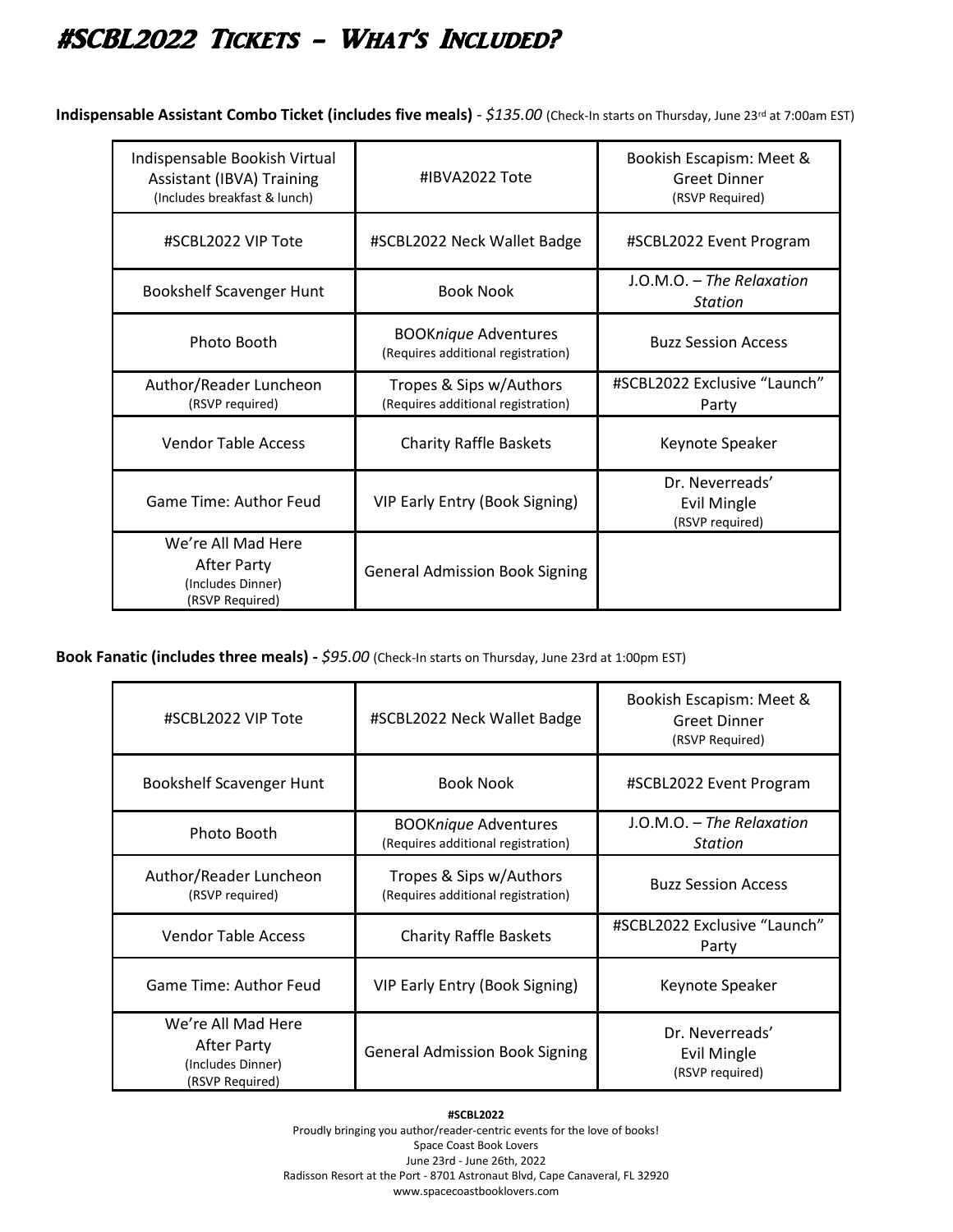## #SCBL2022 Tickets - What's Included?

**Book Addict (includes one meal) -** *\$40.00* (Check-In starts on Friday, June 24th at 11:00am EST)

| #SCBL2022 VIP Tote                               | #SCBL2022 Neck Wallet Badge                                   | #SCBL2022 Event Program                           |
|--------------------------------------------------|---------------------------------------------------------------|---------------------------------------------------|
| Bookshelf Scavenger Hunt                         | <b>Book Nook</b>                                              | $J.O.M.O. - The Relaxation$<br><b>Station</b>     |
| Photo Booth                                      | Tropes & Sips w/Authors<br>(Requires additional registration) | <b>Buzz Session Access</b>                        |
| <b>Author/Reader Luncheon</b><br>(RSVP required) | <b>Charity Raffle Baskets</b>                                 | #SCBL2022 Exclusive "Launch"<br>Party             |
| <b>Vendor Table Access</b>                       | VIP Early Entry (Book Signing)                                | Keynote Speaker                                   |
| Game Time: Author Feud                           | <b>General Admission Book Signing</b>                         | Dr. Neverreads'<br>Evil Mingle<br>(RSVP required) |

**Book Junkie (includes one meal) -** *\$40.00* (Check-In starts on Friday, June 24th at 2:00pm EST)

| #SCBL2022 VIP Tote                                                        | #SCBL2022 Neck Wallet Badge                                   | #SCBL2022 Event Program                           |
|---------------------------------------------------------------------------|---------------------------------------------------------------|---------------------------------------------------|
| Bookshelf Scavenger Hunt                                                  | <b>Book Nook</b>                                              | $J.O.M.O. - The Relaxation$<br>Station            |
| Photo Booth                                                               | Tropes & Sips w/Authors<br>(requires additional registration) | <b>Buzz Session Access</b>                        |
| We're All Mad Here<br>After Party<br>(Includes Dinner)<br>(RSVP Required) | <b>Charity Raffle Baskets</b>                                 | #SCBL2022 Exclusive "Launch"<br>Party             |
| <b>Vendor Table Access</b>                                                | VIP Early Entry (Book Signing)                                | Keynote Speaker                                   |
| Game Time: Author Feud                                                    | <b>General Admission Book Signing</b>                         | Dr. Neverreads'<br>Evil Mingle<br>(RSVP required) |